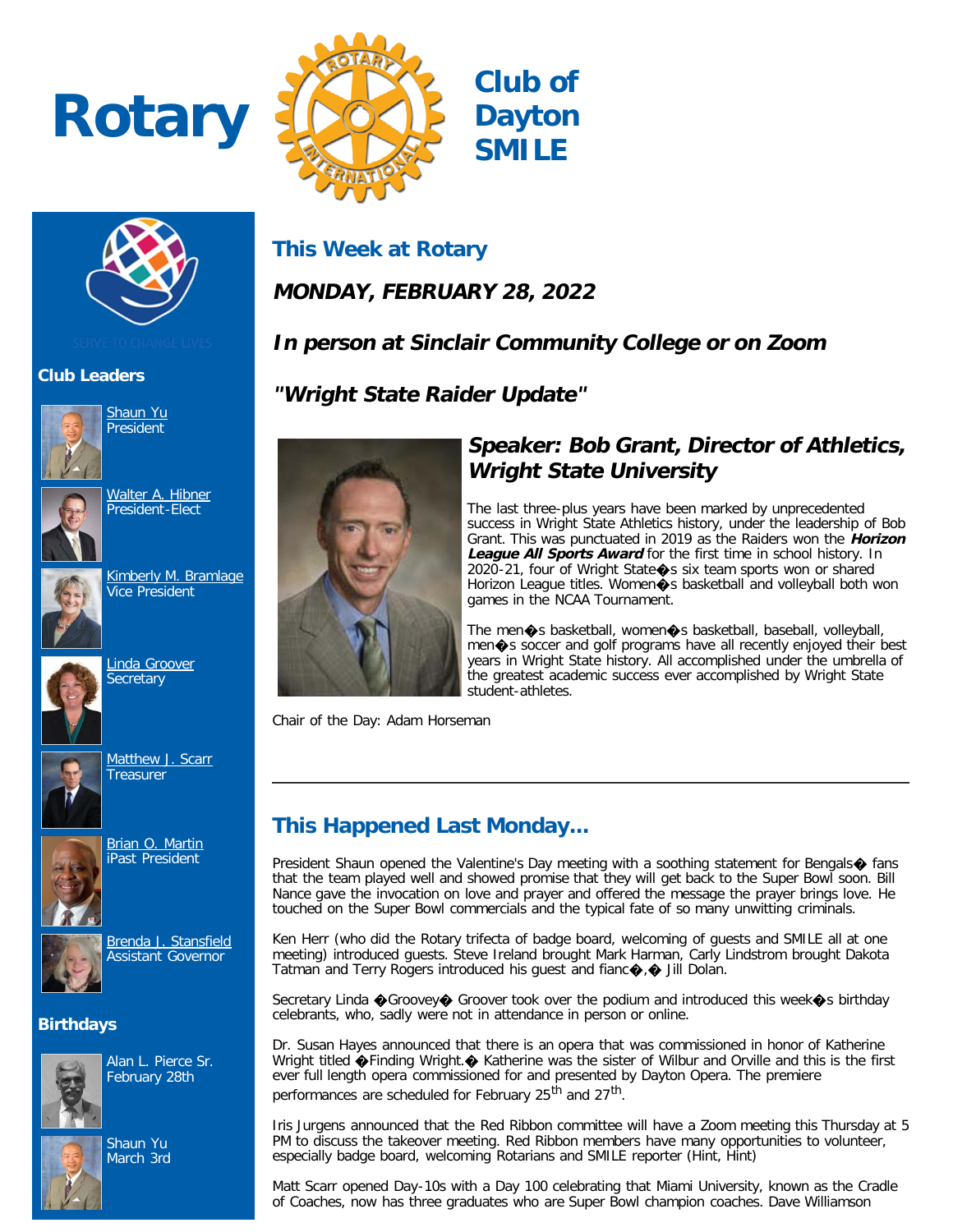

Robert G. Hanseman March 3rd



RoNita Hawes-**Saunders** March 4th



Thomas W. Kemp

March 5th

#### **Speakers**

**February 28, 2022** [Bob Grant, Director of Athletics](https://ismyrotaryclub.com/wp_api_prod_1-1/R_Event.cfm?fixTables=0&fixImages=0&EventID=77572485) Wright State University Athletics

**March 07, 2022** [Patrick Nugent, President &](https://ismyrotaryclub.com/wp_api_prod_1-1/R_Event.cfm?fixTables=0&fixImages=0&EventID=77575009) **[CEO](https://ismyrotaryclub.com/wp_api_prod_1-1/R_Event.cfm?fixTables=0&fixImages=0&EventID=77575009)** 

Dayton Performing Arts Alliance

**March 14, 2022** [Jeff Trzeciak, Executive Director](https://ismyrotaryclub.com/wp_api_prod_1-1/R_Event.cfm?fixTables=0&fixImages=0&EventID=77579964) Dayton Metro Library

**March 21, 2022** [Jonathan McNeal](https://ismyrotaryclub.com/wp_api_prod_1-1/R_Event.cfm?fixTables=0&fixImages=0&EventID=77572504) **Oscars Preview** 

**March 28, 2022** [Monica Snow, President](https://ismyrotaryclub.com/wp_api_prod_1-1/R_Event.cfm?fixTables=0&fixImages=0&EventID=77579965) Preservation Dayton

**April 04, 2022** [Brent Johnson & Josh Stucky,](https://ismyrotaryclub.com/wp_api_prod_1-1/R_Event.cfm?fixTables=0&fixImages=0&EventID=77579966) **[Owners](https://ismyrotaryclub.com/wp_api_prod_1-1/R_Event.cfm?fixTables=0&fixImages=0&EventID=77579966)** Square One Salon

**April 11, 2022** [Kevin Kelly, Executive Director](https://ismyrotaryclub.com/wp_api_prod_1-1/R_Event.cfm?fixTables=0&fixImages=0&EventID=77575888) Dayton International Peace **Museum** 

**April 18, 2022** [Sgt Theodore Trupp, Supervisor](https://ismyrotaryclub.com/wp_api_prod_1-1/R_Event.cfm?fixTables=0&fixImages=0&EventID=77579969) Dayton Police Department K-9 Unit

**April 25, 2022** [Cathy Gardner, CEO, Jewish](https://ismyrotaryclub.com/wp_api_prod_1-1/R_Event.cfm?fixTables=0&fixImages=0&EventID=77579971) [Federation of Greater Dayton](https://ismyrotaryclub.com/wp_api_prod_1-1/R_Event.cfm?fixTables=0&fixImages=0&EventID=77579971) Dayton Dreams Big Initiative

**May 02, 2022 [TBD](https://ismyrotaryclub.com/wp_api_prod_1-1/R_Event.cfm?fixTables=0&fixImages=0&EventID=77579975)** 

**May 09, 2022 [Brandon McClain, County](https://ismyrotaryclub.com/wp_api_prod_1-1/R_Event.cfm?fixTables=0&fixImages=0&EventID=77579974)** [Recorder](https://ismyrotaryclub.com/wp_api_prod_1-1/R_Event.cfm?fixTables=0&fixImages=0&EventID=77579974) Veteran Identification Card Program

**May 16, 2022** [Judge Tony Cappizi](https://ismyrotaryclub.com/wp_api_prod_1-1/R_Event.cfm?fixTables=0&fixImages=0&EventID=77579976) Juvenile Justice

**May 23, 2022** [Kathleen Carlson](https://ismyrotaryclub.com/wp_api_prod_1-1/R_Event.cfm?fixTables=0&fixImages=0&EventID=77579977) Strengthening Non-Profit Board **Governance** 

**May 30, 2022** [NO MEETING - MEMORIAL DAY](https://ismyrotaryclub.com/wp_api_prod_1-1/R_Event.cfm?fixTables=0&fixImages=0&EventID=77579978) **[HOLIDAY](https://ismyrotaryclub.com/wp_api_prod_1-1/R_Event.cfm?fixTables=0&fixImages=0&EventID=77579978)** 

**June 06, 2022** [Dr. Daniel Zehringer, Chair](https://ismyrotaryclub.com/wp_api_prod_1-1/R_Event.cfm?fixTables=0&fixImages=0&EventID=77579979) Wright State University Music **Department** 

countered with a Day \$20 in honor of Bengals quarterback Joe Burrow, who graduated from Athens (OH) High School, home of Ohio University, where he met his beautiful valentine and wife Terry. Alan Moscowitz gave a Day-100 to honor his return to face-to-face meetings. Doug Deutsch gave a donation in honor of the Bengals and Holly Wiggins gave a Day-10 to announce that AES has the ◆Gift of Power◆ financial support for those who are having difficulty making payments for power. Iris Jurgens made a heartfelt Day 100 on behalf of all the support she and her husband received over the deaths of her father-in-law and aunt.

President Shaun shared a message from Holly Wiggins about World Thinking Day on February 22 to recognize and stand up for causes that could improve the lives of girls around the globe. He also reminded us that there will be no meeting next Monday due to President  $\bullet$ s Day.

He introduced Chair of the Day, Annie Foos, who introduced Chelsie Standeford, a Chocolatier from Ilan�s Raw Chocolate in Cincinnati. Ms. Standeford, who also brought samples, shared how the recipe and production method was started in Israel in 2015 by Ilan and Merav. Chelsie and her husband were introduced to Ilan and Merav by Ilan  $\diamondsuit$ s brother Moran.

The chocolate made such a significant impression on Chelsie and her husband that they brought Ilan and Merav to Cincinnati for in-depth training to launch the US effort. They use Peruvian Criollo Cacao (pronounced KAH-cow) which is an organic superfood from the Amazon and is used in as much as 10% of the world�s production. She pointed out that chocolate has been shown to increase concentration and alertness. It possesses antioxidants and minerals and is considered an antidepressant and aphrodisiac. All good reasons for increasing our consumption of chocolate! Additionally, she cited even more reasons to consume her chocolate because it is vegan, glutenfree, keto-friendly, refined sugar-free and, is Kosher certified!

By now, we were all gazing predatorily at the samples on our tables (another great reason to attend the live meetings) and Chelsie began to explain how her company has a variety of flavors, all made in her commercial kitchen and hand wrapped for sale. She also shared the historical fact that Richard Cadbury created the first heart-shaped box of chocolates for Valentine�s Day.

When we were finally given the OK to eat the samples, we discovered two things. First, the chocolate samples were delicious and secondly, there were not enough! Fortunately, she brought some for sale. She also shared her company offers tastings with pairings of their chocolates with premium bourbon and wine. Life is good and another good reason to take a trip to Cincinnati.

Meeting Recording: <https://vimeo.com/677706402>

# **Our Sympathy**



Our sympathy to Rotarian Connie Mahle on the recent passing of her sister. If you would like to send Connie a note of sympathy you may do so to: 219 Schenck Avenue, Dayton, OH 45409

Our sympathy to former long-time Rotarian Tom Borchers on the recent passing of his wife, Margie. If you would like to send Tom a note of sympathy you may do so to: 959 Kimbely Drive, Kettering, OH 45429

## **Queen of Hearts Drawing**

Queen of Hearts Raffle

is Back

Weekly at Monday Meetings to benefit the Dayton Rotary Foundation \$1 per ticket/\$5 for 6 tickets

Weekly winner draws a card from the deck if they draw the Queen of Hearts then winner takes  $\spadesuit$  the pot. If the card is not the Queen of Hearts card then the card is destroyed & we try again next week. Meanwhile the pot continues to grow.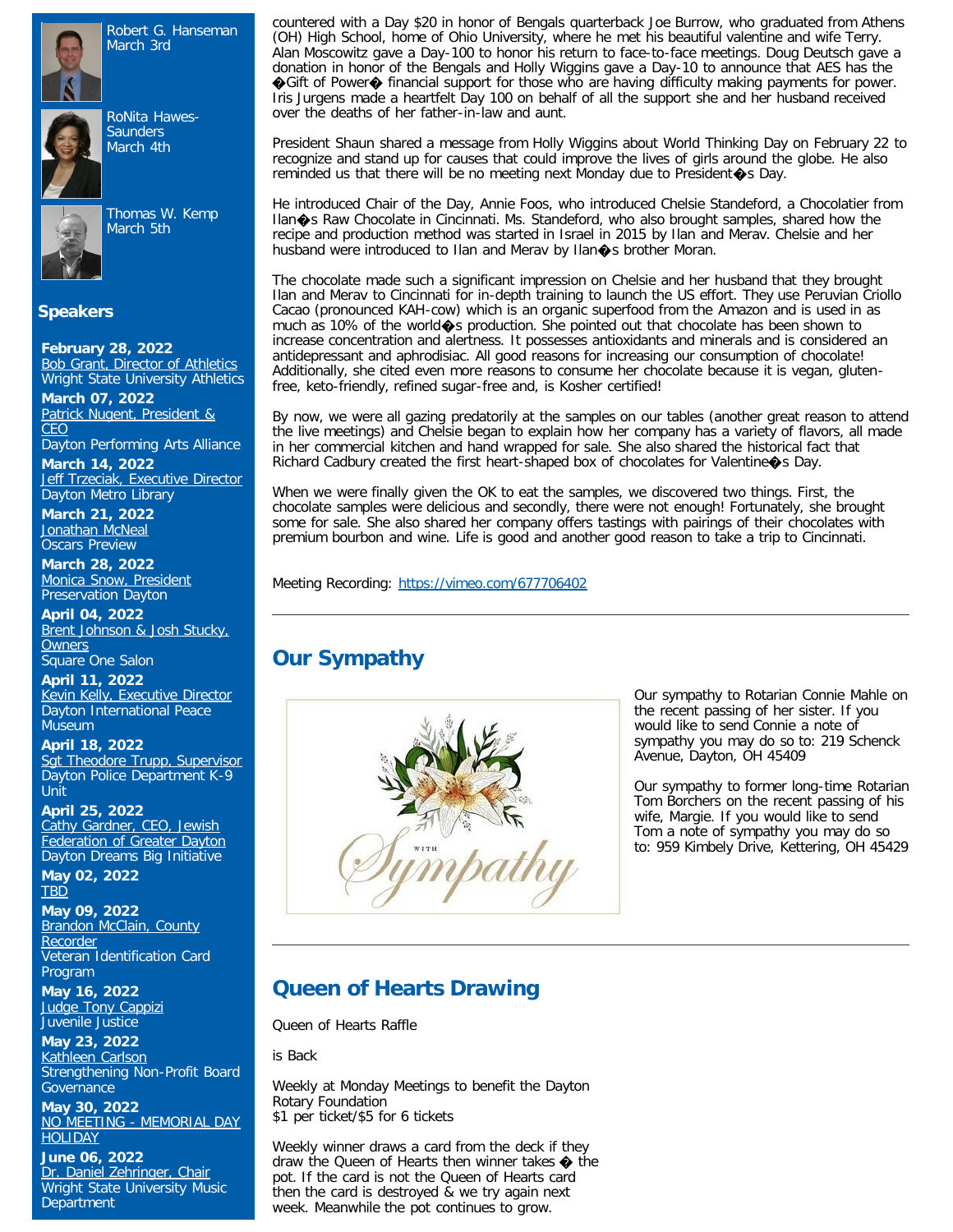#### **June 13, 2022** [Molly Brunk, Director](https://ismyrotaryclub.com/wp_api_prod_1-1/R_Event.cfm?fixTables=0&fixImages=0&EventID=77579980) Be Hope Immigration Center

**June 20, 2022** [Tom Nichols](https://ismyrotaryclub.com/wp_api_prod_1-1/R_Event.cfm?fixTables=0&fixImages=0&EventID=77579981) Dayton Dragons Baseball

**June 27, 2022** [Shaun Yu & Walt Hibner](https://ismyrotaryclub.com/wp_api_prod_1-1/R_Event.cfm?fixTables=0&fixImages=0&EventID=77579982) Changing of the Rotary Guard

#### **CURRENT POT: \$783**

See Secretary Linda or Laura for more information.

#### ATTENTIOM ZOOM PARTICIPANTS

\*For those members who would like to participate via zoom - please let Laura know ahead of time or place your request in the chat prior to the start of the meeting and we will assign you ticket numbers and bill your foundation account.



### **Finding Wright Opera February 25 and 27, 2022**

At the last Books & Bordeaux book club meeting in December, we discussed two books: The Wright Brothers and Maiden Flight, about Katherine Wright. We invited Patrick Nugent, the new Performing Arts Alliance President and CEO and Kathleen Clawson, Artistic Director for the Dayton Opera. We held our meeting at the historical Hawthorn Hill, and Rotarian member Brady Kress took us on tour. Kathleen announced that Dayton Opera is presenting a premiere opera on February 25 & 27, 2022, at the Schuster Center called Finding Wright, about Katherine Wright.

What a unique opportunity for Dayton Rotary! We explored having a social gathering before the Opera but nixed the idea due to Covid; we also looked at having a blocked area and enjoying the Opera together. We decided on a discounted ticket price of 25%, allowing Rotarians to choose a night and seat.

So here are the details:

Finding Wright, Friday, 2/25/22, & Sunday, 2/27/22, use the code DaytonRotary21 for a 25% discount on tickets. Please call Dayton Live at 937 228-3630 or use their website [www.daytonlive.org.](http://www.daytonlive.org/)

## **Rotary Book Club**

Rotary Book Club met on Tuesday, February 8th. Who knew reading a book about Lost Dayton would spark conversation about how Dayton has changed for the worse and the better. When we surveyed the group, there were two native Daytonians and, the rest came to Dayton because they married Daytonians. The book brought back many memories and helped us re-realize why we love living in Dayton and the surrounding area.

Our next book is **A History of Peace in Dayton, Ohio**, by Tammy Newsom.

On Tuesday, April 12, 2022, our meeting will be at the new Peace Museum. We will make time to see the new Peace display just opening at the museum; we will allow extra time to do both. Carolyn Rice graciously agreed to share her insights with us, and we thank Lonnie Franks for setting this meeting up.

The discussion about Dayton and surrounding area history was so robust we decided to collect the names of books written on the topic and select one for our June meeting. I am happy to compile the list of books, and several people have already forwarded names and authors. If you have suggestions, please send them to me.

Thanks to those who attended; I appreciate your passion and your stories!